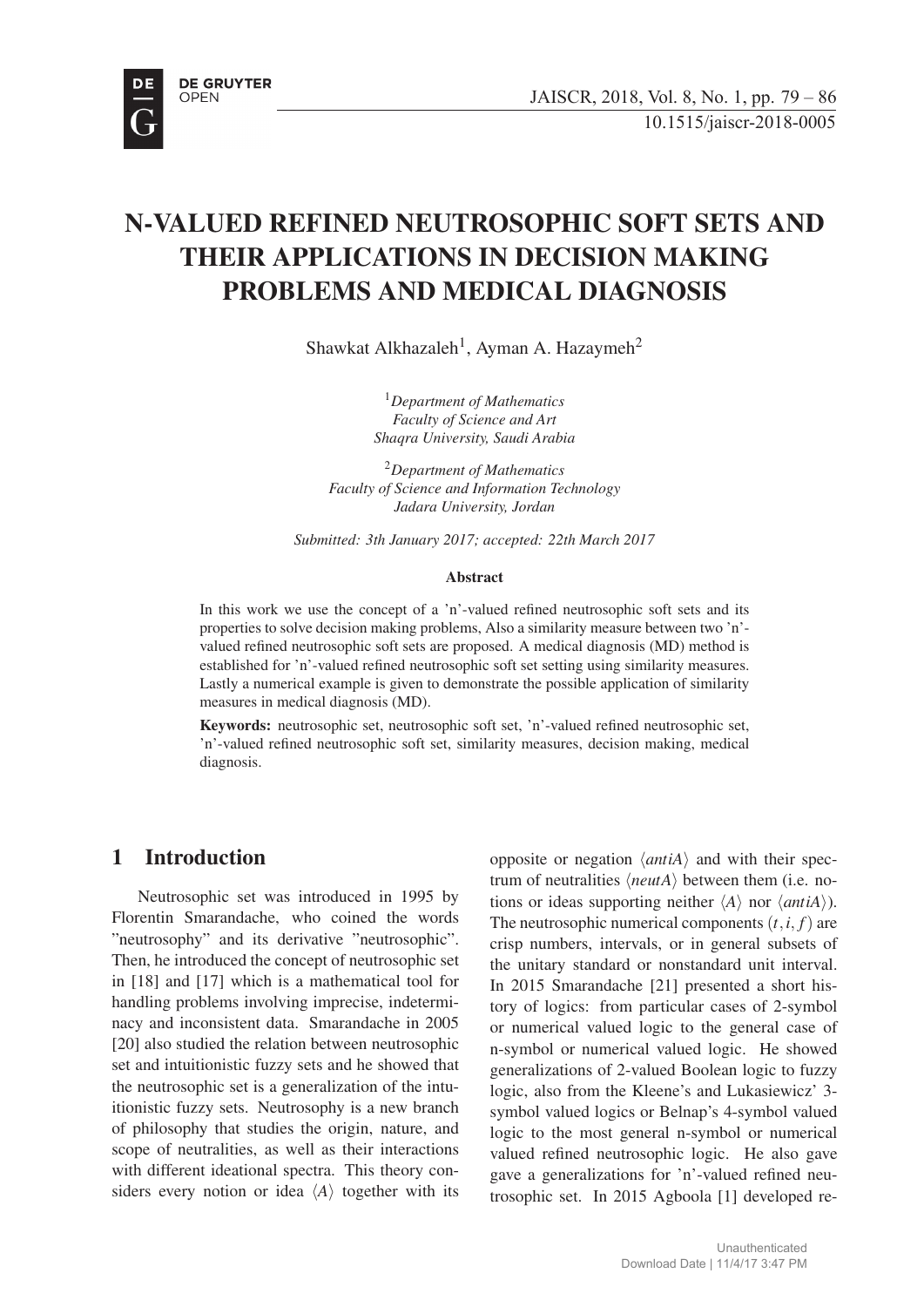fined neutrosophic algebraic structures by studding refined neutrosophic group and presented some of its elementary properties. Broumi et. al. in [6] defined the concept of 'n'-valued interval neutrosophic sets and introduced the basic operations of this concept. Some distances between 'n'-valued interval neutrosophic sets were proposed. They also proposed an efficient approach for group multicriteria decision making based on 'n'-valued interval neutrosophic sets and give an application of 'n' valued interval neutrosophic sets in medical diagnosis problem. Smarandache in 2015 [19] gave a short history about: the neutrosophic set, neutrosophic numerical components and neutrosophic literal components, neutrosophic numbers, neutrosophic intervals, neutrosophic dual number, neutrosophic special dual number, neutrosophic special quasi dual number, neutrosophic linguistic number, neutrosophic linguistic interval-style number, neutrosophic hypercomplex numbers of dimension n, and elementary neutrosophic algebraic structures. He also gave their generalizations to refined neutrosophic set, respectively refined neutrosophic numerical and literal components, then refined neutrosophic numbers and refined neutrosophic algebraic structures, and set-style neutrosophic numbers. A short history of logics: from particular cases of 2-symbol or numerical valued logic to the general case of n-symbol or numerical valued logic as presented in [21], [23], [22]. Then some authors studied the similarity measures between some of these concepts such as: Broumi and Smarandache in 2014 [8] proposed the cosine similarity measure of neutrosophic refined (multi-) sets where the cosine similarity measure of neutrosophic refined sets is the extension of improved cosine similarity measure of single valued neutrosophic. They also presented the application of medical diagnosis using this cosine similarity measure of neutrosophic refined set. Also they in 2015 [9] presented a new distance measure between neutrosophic refined sets on the basis of extended Hausdorff distance of neutrosophic set and studied some of their basic properties and using this extended to solve medical diagnosis problem. In 2016 Broumi and Deli [5] proposed the correlation measure of neutrosophic refined (multi-) sets where the concept of this correlation measure of neutrosophic refined sets is the extension of correlation measure of neutrosophic sets and intuitionistic fuzzy multi-sets. They using

this measure to solve medical diagnosis and pattern recognition problems. Since the similarity measure is an important tool in pattern recognition and fault diagnosis, Jun Ye in 2015 [11] proposed two cotangent similarity measures for single-valued neutrosophic sets (SVNSs) based on cotangent function. Then, he introduced the weighted cotangent similarity measures and studied the comparison between the cotangent similarity measures of SVNSs and existing cosine similarity measure of SVNSs. He also applied the cotangent similarity measures to the fault diagnosis of steam turbine. In 1999, Molodtsov [15] initiated a novel concept of soft set theory as a new mathematical tool for dealing with uncertainties. Maji et. al. [14] in 2003 studied soft set and gave some operations related to this theory. As a combination of neutrosophic set and soft set, Maji [13] introduced neutrosophic soft set (NSS in short). He established its application in decision making. In 2013 Said and Smarandache [7] defined the concept of intuitionistic neutrosophic soft set and introduced some operations on intuitionistic neutrosophic soft set and some properties of this concept have been established. Mehmet et. al. in 2015 [10] introduced the concept of neutrosophic soft expert set they also defined its basic operations, namely complement, union, intersection, AND and OR, and studied some of their properties and gave an application of this concept in a decision- making problem. Alkhazaleh [3] in 2016 introduced the concept of time-neutrosophic soft set as a generalization of neutrosophic soft set and studied some of its properties. Also, he defined its basic operations, complement, union, intersection, "AND" and "OR" and studied their properties and gave hypothetical application of this concept in decision making problems. In 2015 Karaaslan [12] Studied the concept of single-valued neutrosophic refined soft set as an extension of single-valued neutrosophic refined set. Also, he defined the set of theoretical operations between two single-valued neutrosophic refined soft sets and investigated some basic properties of these operations. He also proposed two methods to calculate correlation coefficient between two single-valued neutrosophic refined soft sets, and gave a clustering analysis application of one of proposed methods. In 2015 Mukherjee and Sarkar [16] proposed a new method of measuring similarity measure and weighted similarity measure between two neutrosophic soft sets (NSSs). They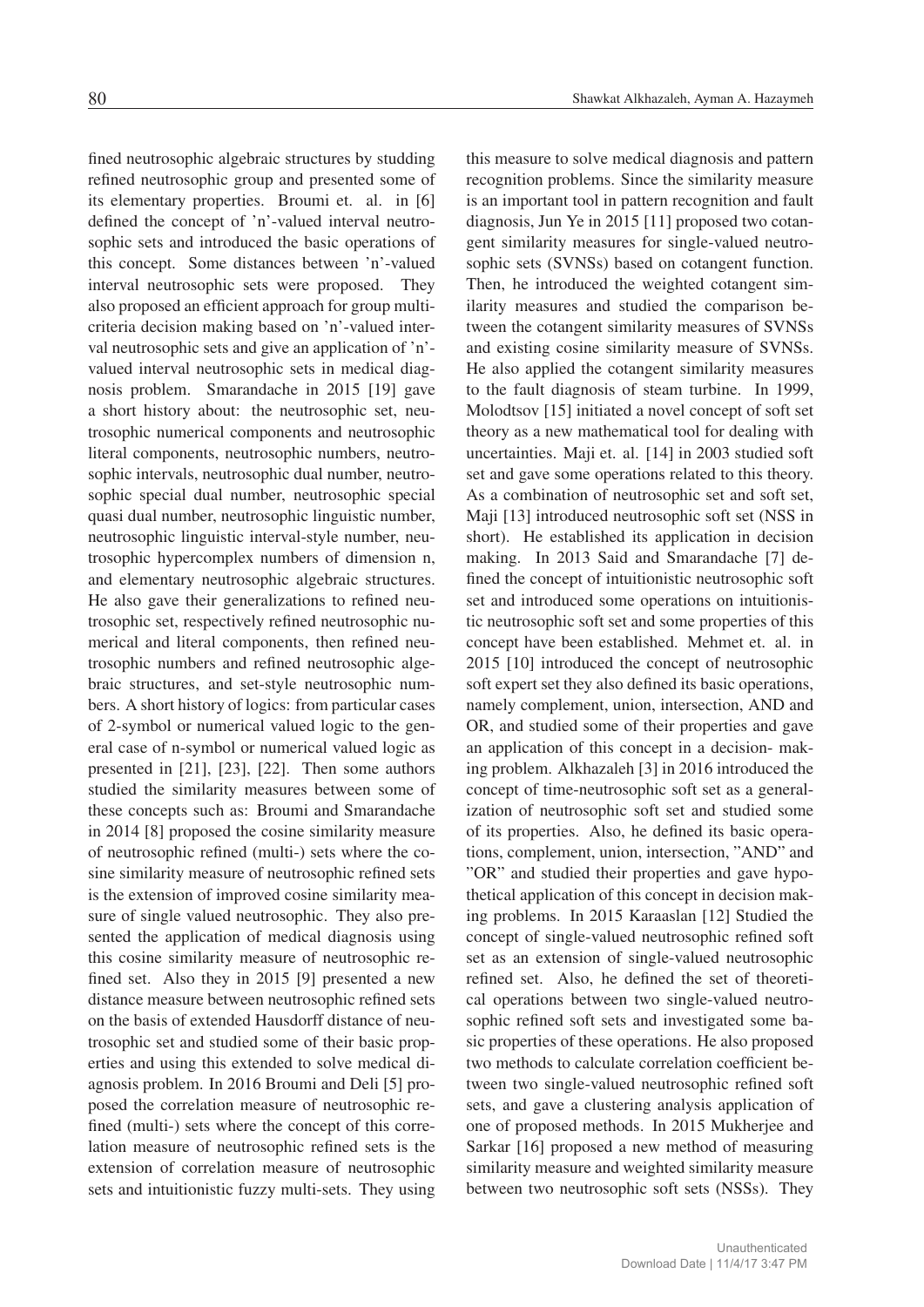also gave a comparative study between the existing similarity measures for neutrosophic soft sets. A decision making method is established for neutrosophic soft set setting using similarity measures and they gave a numerical example to demonstrate the possible application of similarity measures in pattern recognition problems. As a generalization of neutrosophic soft set, Alkhazaleh in 2016 [2] introduced the concept of 'n'-valued refined neutrosophic soft set and studied some of its properties. He also, defined its basic operations, complement, union intersection, "AND" and "OR" and studied their properties. In this study, after giving some definitions related to the 'n'-valued refined neutrosophic soft set (n-VRNS-set), we use these concepts to solve decision making problems. Also, a similarity measure between two 'n'-valued refined neutrosophic soft sets are proposed. A medical diagnosis method (MD) is established for 'n'-valued refined neutrosophic soft set setting using similarity measures. Lastly, a numerical example is given to demonstrate the possible application of similarity measures in medical diagnosis (MD).

#### 2 Preliminary

In this Section we recall some definitions and properties regarding neutrosophic set theory, soft set theory, 'n'-valued refined neutrosophic, neutrosophic soft set theory and 'n'-valued refined neutrosophic soft set required in this paper.

Definition 1 *[20] A neutrosophic set A on the universe of discourse X is defined as*

$$
A = \{ \langle x; T_A(x); I_A(x); F_A(x) \rangle; x \in X \}
$$

*where T; I; F* : *X →*] *<sup>−</sup>*0; 1+[ *and*

$$
-0 \leq T_A(x) + I_A(x) + F_A(x) \leq 3^+.
$$

Molodtsov defined soft set in the following way. Let *U* be a universe and *E* be a set of parameters. Let  $P(U)$  denote the power set of *U* and  $A \subseteq E$ .

**Definition 2** [15] A pair  $(F, A)$  is called a soft set *over U, where F is a mapping*

$$
F: A \to P(U).
$$

*In other words, a soft set over U is a parameterized family of subsets of the universe U. For*  $\varepsilon \in A$ ,  $F(\varepsilon)$ 

Definition 3 *[13] Let U be an initial universe set and*  $E$  *be a set of parameters. Consider*  $A ⊂ E$ *. Let P*(*U*) *denotes the set of all neutrosophic sets of U. The collection* (*F,A*) *is termed to be the soft neutrosophic set over U, where F is a mapping given by*  $F: A \rightarrow P(U)$ .

*ments of the soft set* (*F,A*)*.*

Definition 4 *[2] Let U be an initial universe set and E be a set of parameters,*  $T_i = \{T_1, T_2, ..., T_p\}$ *be a set types of truths,*  $I_k = \{I_1, I_2, ..., I_r\}$  *be a set types of indeterminacies and*  $F_k = \{F_1, F_2, ..., F_s\}$  *be a set types of falsities and*  $n = p + r + s$  *where all subcomponents*  $T_i$ ;  $I_k$ ;  $F_l$  *subsets of* [0,1]*. Consider*  $A \subset E$ . Let  $P(U)$  denotes the set of all 'n'-valued re*fined neutrosophic sets of U. The collection*  $(f_n, A)$ *is termed to be the 'n'-valued refined neutrosophic soft set over*  $U$ *, where*  $f_n$  *is a mapping given by*  $f_n: A \to P(U)$ .

# 3 An Application of n-VRNSS in Decision Making

In this Section, we present an application of n-VRNSS in a decision making problem.

Assume that a company wants to fill a position. There are two candidates who form the universe  $U = \{u_1, u_2\}$ , the hiring committee considers a set of parameters,  $E = \{e_1, e_2, e_3\}$ , the parameters  $e_i$  ( $i = 1, 2, 3$ ) stand for "experience", "computer knowledge" and "good speaking", respectively. Let the truth *T* is refined (split) as  $T_A =$  $AbsoluteTruth, T_R = RelativeTruth,$  indeterminacy *I* is refined (split) as  $I_A = AbsoluteIndex,$  $I_R$  = *RelativeIndeterminacy* and and the falsity *F* is refined (split) as  $F_A = Absolute falsity$ ,  $I_R =$ *Relative f alsity* .  $T_A$ ,  $T_R$ ,  $I_A$ ,  $I_R$   $F_A$  and  $F_R$  are subsets of  $[0,1]$ , such that  $n = p + r + s$  where  $n = 6, p = 2, r = 2, s = 2$ . Then, after a serious discussion the committee constructs the following case of 6-Valued refined neutrosophic soft set.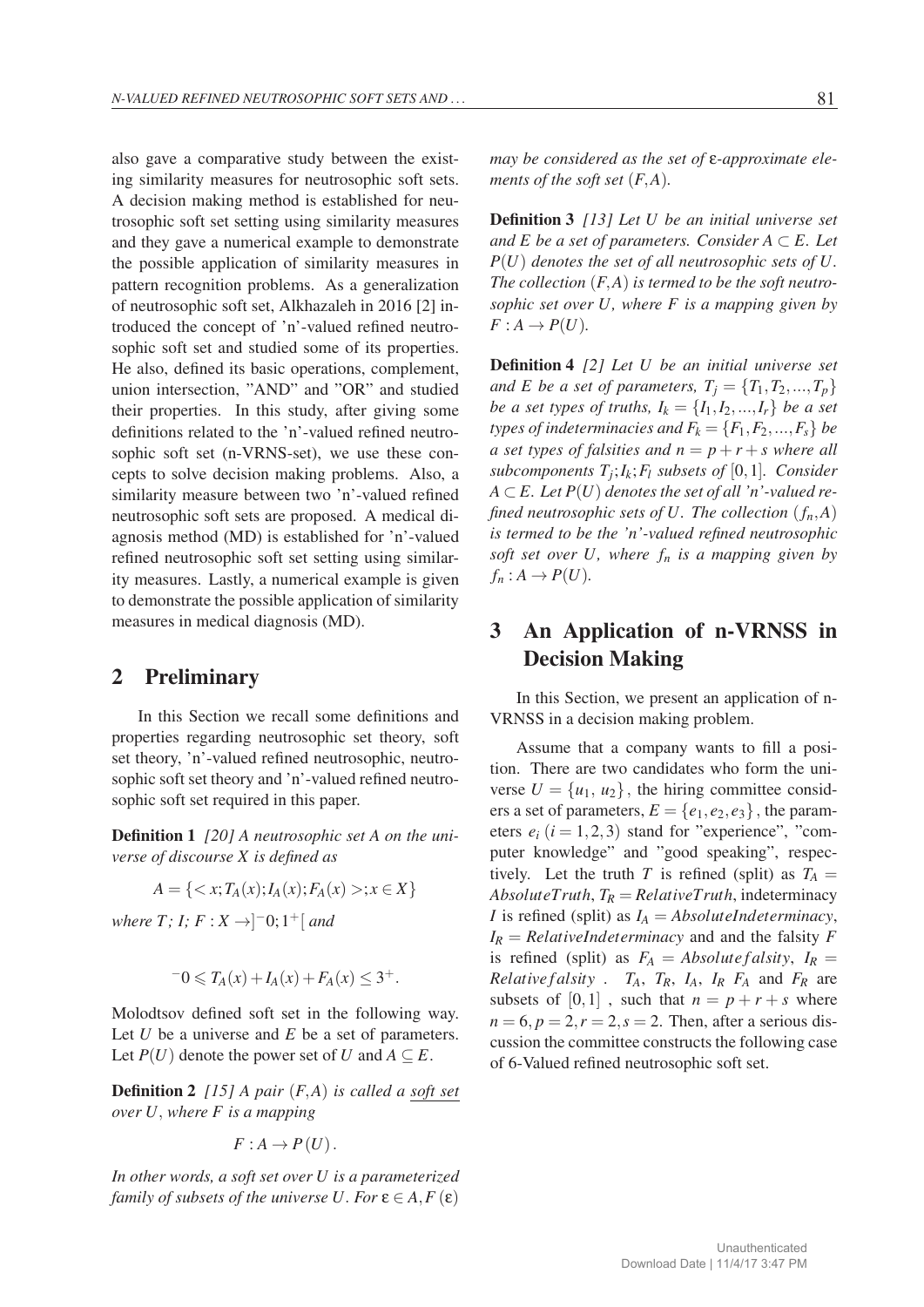Example 1 *[2]*

$$
f_5(e_1) = \frac{u_2}{\langle (0.5, 0.4); (0.2, 0.3); (0.4, 0.3) \rangle}, \frac{u_2}{\langle (0.7, 0.4); (0.1, 0.5); (0.5, 0.1) \rangle} \rangle,
$$
  

$$
f_5(e_2) = \frac{u_1}{\langle (0.3, 0.5); (0.3, 0.4); (0.5, 0.4) \rangle}, \frac{u_2}{\langle (0.3, 0.3); (0.2, 0.3); (0.4, 0.8) \rangle} \rangle,
$$
  

$$
f_5(e_3) = \frac{u_1}{\langle (0.6, 0.3); (0.3, 0.1); (0.2, 0.4) \rangle}, \frac{u_2}{\langle (0.5, 0.7); (0.1, 0.2); (0.2, 0.2) \rangle} \rangle,
$$

and we can write the 6-valued refined neutrosophic *and we can write the 6-valued refined neutrosophic* soft set (*f*6*,E*) as consisting of the following collec-*soft set* (*f*6*,E*) *as consisting of the following collec*tion of approximations: *tion of approximations:*

$$
(f_6, E) = \left\{ \left( e_1, \left\{ \frac{u_1}{\langle (0.5, 0.4); (0.2, 0.3); (0.4, 0.3) \rangle}, \frac{u_2}{\langle (0.7, 0.4); (0.1, 0.5); (0.5, 0.1) \rangle} \right\} \right), \\ \left( e_2, \left\{ \frac{u_1}{\langle (0.3, 0.5); (0.3, 0.4); (0.5, 0.4) \rangle}, \frac{u_2}{\langle (0.3, 0.3); (0.2, 0.3); (0.4, 0.8) \rangle} \right\} \right), \\ \left( e_3, \left\{ \frac{u_1}{\langle (0.6, 0.3); (0.3, 0.1); (0.2, 0.4) \rangle}, \frac{u_2}{\langle (0.5, 0.7); (0.1, 0.2); (0.2, 0.2) \rangle} \right\} \right) \right\}.
$$

Also we can represent the above set as shown in Table 1.

The following algorithm may be followed by the company to fill the position.

- 1 Input the n-VRNSS  $(F_n, E)$ .
- 2 Find the neutrosophic soft set  $(F, E)$ , (Table 2) where:
	- a  $\forall e \in E$ , the truth-memberships  $T_{(u_i,e)} =$ 1 *p p*  $\sum_{j=1}$   $T_j(u_i, e)$ .
	- $b \ \forall e \in E$ , the indeterminacy-memberships  $I_{(u_i,e)} = \frac{1}{r}$ *r*  $\sum_{j=1}$   $I_j(u_i, e)$ .
	- $c \ \forall e \in E$ , the falsity-memberships  $F_{(u_i,e)} =$ 1 *s s*  $\sum_{j=1} F_j(u_i, e_i).$

3 Find 
$$
\alpha_j = \sum_i T(u_{ij}).
$$

4 Find 
$$
\beta_j = \sum_i I(u_{ij}).
$$

5 Find  $\gamma_j = \sum_i F(u_{ij}).$ 

6 Find 
$$
\delta_j = \alpha_j + \beta_j - \gamma_j
$$
.

7 Find *m*, for which  $\delta_m = \max \delta_j$ . Then  $s_m$  is the optimal choice object. If *m* has more than one value, then any one of them could be chosen by the company using its option.

Now we use this algorithm to find the best choice for the company to fill the position. From Table 2 we have the following: max  $\delta_j = \delta_2$ , so the committee will choose candidate 2 for the job.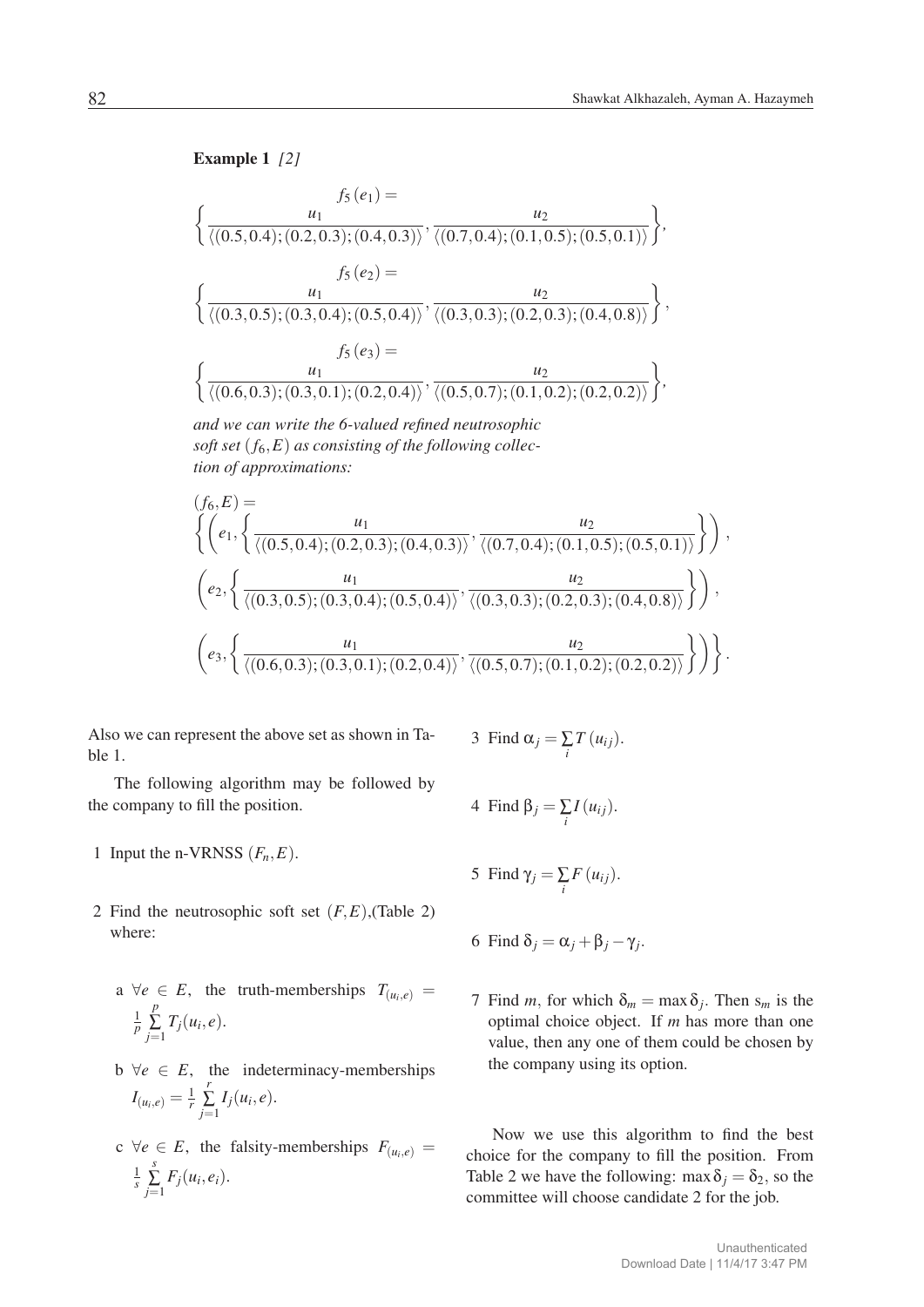|       | $(u_1, e_1)$ | $(u_1, e_2)$ | $(u_1, e_3)$ | $(u_2, e_1)$ | $(u_2, e_2)$ | $(u_2, e_3)$ |
|-------|--------------|--------------|--------------|--------------|--------------|--------------|
|       |              |              |              |              |              |              |
| $T_A$ | 0.5          | 0.3          | 0.6          | 0.7          | 0.3          | 0.5          |
| $T_R$ | 0.4          | 0.5          | 0.3          | 0.4          | 0.3          | 0.7          |
| $I_A$ | 0.2          | 0.3          | 0.3          | 0.1          | 0.2          | 0.1          |
| $I_R$ | 0.3          | 0.4          | 0.1          | 0.5          | 0.3          | 0.2          |
| $F_A$ | 0.4          | 0.5          | 0.2          | 0.5          | 0.4          | 0.2          |
| $F_R$ | 0.3          | 0.4          | 0.4          | 0.1          | 0.8          | 0.2          |

**Table 1.** 6-valued refined neutrosophic soft set  $(f_6, E)$ 

**Table 2.** Neutrosophic soft set  $(f, E)$ 

|   | $(u_1,e_1)$ | $(u_1, e_2)$ | $(u_1, e_3)$ | $(u_2, e_1)$ | $(u_2, e_2)$ | $(u_2,e_3)$ |
|---|-------------|--------------|--------------|--------------|--------------|-------------|
|   | 0.45        | 0.4          | 0.45         | 0.55         |              | 0.6         |
|   | 0.25        | 0.35         | 0.2          | 0.3          | 0.25         | 0.15        |
| F | 0.35        | 0.45         | 0.3          | 0.3          | 0.6          |             |

# 4 Similarity Measure for 'n' valued Refined Neutrosophic Soft Set(n-VRNSSs)

In this Section we have proposed a new method for measuring similarity measure and weighted similarity measure for n-VRNSSs and some basic properties are also studied.

**Definition 5** Let  $U = \{x_1, x_2, x_3, ..., x_d\}$  be the uni*verse of discourse and*  $\overline{E} = \{e_1, e_2, e_3, \ldots, e_k\}$  *be the set of parameters and let* (*fn,E) and* (*gn,E*) *be two 'n'-valued refined neutrosophic soft sets over U*(*E*)*. Then the similarity measure between n-VNSSs*  $(f_n, E)$  *and*  $(g_n, E)$  *where*  $n = p + r + s$ *, is denoted by S*(*fn,gn*) *and is defined as follows*

$$
S(f_n, g_n) = \frac{1}{3dk} \sum_{i=1}^d \sum_{j=1}^k \left( 3 - \frac{1}{p} \sum_{l=1}^p \left| T^l f_n(x_l)(e_j) - T^l g_n(x_l)(e_j) \right| - \frac{1}{r} \sum_{l=1}^r \left| I^l f_n(x_l)(e_j) - I^l g_n(x_l)(e_j) \right| - \frac{1}{s} \sum_{l=1}^s \left| F^l f_n(x_l)(e_j) - F^l g_n(x_l)(e_j) \right| \right)
$$
\n(1)

**Example 2** *Let*  $U = \{u_1, u_2\}$  *be a set of universe,*  $E = \{e_1, e_2, e_3\}$  *a set of parameters. Let the Indeterminacy I is refined (split) as Un* =*Unknown, and C* = *contradiction. T, F, Un and C are subsets of* [0*,*1]*. Let:*

$$
(f_4, E) = \left\{ \left( e_1, \left\{ \frac{u_1}{\langle 0.3; (0.3, 0.5); 0.2 \rangle}, \frac{u_2}{\langle 0.8; (0.3, 0.6); 0.3 \rangle} \right\} \right) ,\right\}
$$

$$
\left(e_2, \left\{\frac{u_1}{\langle 0.4; (0.4, 0.6); 0.4 \rangle}, \frac{u_2}{\langle 0.5; (0.3, 0.4); 0.3 \rangle}\right\}\right),\newline
$$

$$
\left(e_3, \left\{\frac{u_1}{\langle 0.7; (0.5, 0.1); 0.3 \rangle}, \frac{u_2}{\langle 0.6; (0.3, 0.1); 0.3 \rangle}\right\}\right)\right\}.
$$

*and*

$$
(g_4, E) = \left\{ \left( e_1, \left\{ \frac{u_1}{\langle 0.5; (0.2, 0.3); 0.4 \rangle}, \frac{u_2}{\langle 0.7; (0.1, 0.5); 0.5 \rangle} \right\} \right), \newline \left( e_2, \left\{ \frac{u_1}{\langle 0.3; (0.3, 0.4); 0.5 \rangle}, \frac{u_2}{\langle 0.3; (0.2, 0.3); 0.4 \rangle} \right\} \right), \newline \left( e_3, \left\{ \frac{u_1}{\langle 0.6; (0.3, 0.1); 0.2 \rangle}, \frac{u_2}{\langle 0.5; (0.1, 0.2); 0.2 \rangle} \right\} \right) \right\}.
$$

*Then we can represent the above sets as shown in Table 6 and 5.*

*Now by using Definition 5 we can found the similarity measure between* (*f*4*,E*) *and* (*g*4*,E*) *as follows*

$$
S(f_4, g_4) = \frac{1}{18} \sum_{i=1}^{2} \sum_{j=1}^{3} \left( 3 - \frac{1}{1} \sum_{l=1}^{1} \left| T^l f(u_i)(e_j) - T^l g(u_i)(e_j) \right| - \frac{1}{2} \sum_{l=1}^{2} \left| I^l f(u_i)(e_j) - I^l g(u_i)(e_j) \right| - \frac{1}{1} \sum_{l=1}^{1} \left| F^l f(u_i)(e_j) - F^l g(u_i)(e_j) \right| \right)
$$
  

$$
= \frac{1}{18} \sum_{i=1}^{2} \sum_{j=1}^{3} \left( 3 - \left| T_f(u_i)(e_j) - T_g(u_i)(e_j) \right| - \frac{1}{2} \sum_{l=1}^{2} \left| I^l f(u_i)(e_j) - I^l g(u_i)(e_j) \right| - \left| F_f(u_i)(e_j) - F_g(u_i)(e_j) \right| \right)
$$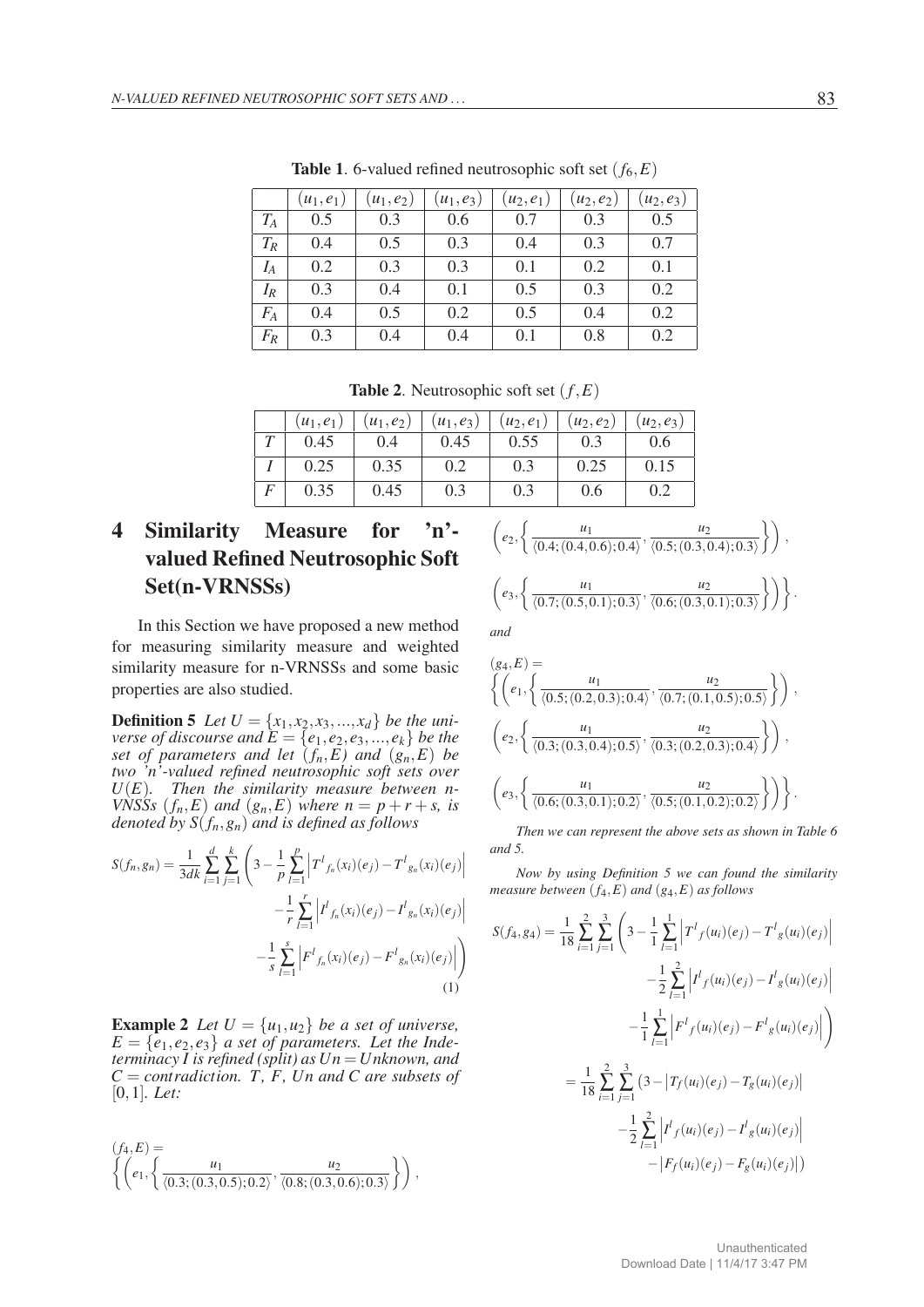|                                     |                                                   |                  | $\left  \alpha_j = \sum u_{ij} \right  \beta_j = \sum u_{ij} \left  \gamma_j = \sum u_{ij} \right  \delta_j = \alpha_j + \beta_j - \gamma_j.$ |
|-------------------------------------|---------------------------------------------------|------------------|-----------------------------------------------------------------------------------------------------------------------------------------------|
|                                     | $\alpha_1 = 1.3$ $\beta_1 = 0.8$ $\gamma_1 = 1.1$ |                  | $\delta_1=1$                                                                                                                                  |
| $\alpha_2 = 1.45$   $\beta_2 = 0.7$ |                                                   | $\gamma_2 = 1.1$ | $\delta_2 = 1.05$                                                                                                                             |

Table 3.  $\delta_i = \alpha_i + \beta_i - \gamma_i$ .

**Table 4.** 4-valued refined neutrosophic soft set  $(f_4, E)$ 

|               | $(u_1, e_1)$ | $(u_1, e_2)$ | $(u_1, e_3)$ | $(u_2, e_1)$ | $(u_2,e_2)$ | $(u_2,e_3)$ |
|---------------|--------------|--------------|--------------|--------------|-------------|-------------|
|               | 0.3          | 0.4          | 0.7          | 0.8          | 0.5         | 0.6         |
| Un            | 0.3          | 0.4          | 0.5          | 0.3          | 0.3         | 0.3         |
| $\mathcal{C}$ | 0.5          | 0.6          | 0.1          | 0.6          | 0.4         | 0.1         |
| F             | 0.2          | 0.4          | 0.3          | 0.3          | 0.3         | 0.3         |

After some calculations, the similarity measure between  $(f_4, E)$  and  $(g_4, E)$  is given by  $S(f_4, g_4) \simeq$ 0*.*87.

**Theorem 1** If  $S(f_n, g_n)$  be the similarity measure *between two n-VRNSSs*  $(f_n, E)$  *and*  $(g_n, E)$  *then:* 

- *1.*  $0 \leq S(f_n, g_n) \leq 1$ ,
- 2. *S*( $f_n, g_n$ ) = *S*( $g_n, f_n$ )*,*
- *3.*  $S(f_n, f_n) = 1$ ,
- *4.*  $(f_n, E) ∩ (g_n, E) = \emptyset \Leftrightarrow S(f_n, g_n) = 0.$
- *5. If*  $(f_n, E) \subseteq (g_n, E)$  *and*  $(g_n, E) \subseteq$  $(z_n, E)$ *, then*  $S(f_n, z_n) \leq S(g_n, z_n)$ *.*

**Proof** The proof is straightforward from Definition  $\overline{\phantom{a}}$  5.

**Definition 6** *Let*  $(f_n, E)$  *and*  $(g_n, E)$  *be two n VRNSSs over the same universe* (*U*;*E*)*. We call the two n-VRNSSs to be significantly similar if S*(*f<sub>n</sub>,g<sub>n</sub>*)  $\geq \frac{1}{2}$ 2

# 5 Application of the Similarity Measure in Medical Diagnosis

In the following example, given by Alkhazaleh and Salleh [4] we will try to estimate the possibility that a sick person having certain visible symptoms is suffering from dengue fever. For this we first construct a model n-VRNSS for dengue fever and the n-VRNSS of symptoms for the sick person. Next we find the similarity measure of these two sets.

If they are significantly similar then we conclude that the person is possibly suffering from dengue fever. Let the Indeterminacy *I* is refined (split) as  $Un = Unknown$ , and  $C = contradiction$ . *T*, *F*, *Un* and *C* are subsets of [0*,*1]. Let our universal set contain only two elements "yes" and "no", that is,  $U = \{y, n\}$ . Here the set of parameters *E* is the set of certain visible symptoms. Let  $E = \{e_1, e_2, e_3, e_4, e_5, e_6, e_7, e_8, e_9, e_{10}, e_{11}\},\$ where  $e_1$  = body temperature,  $e_2$  = cough with chest congestion,  $e_3$  = loose motion,  $e_4$  = chills,  $e_5$  = headache,  $e_6$  = low heart rate (bradycardia),  $e_7$  = pain upon moving the eyes,  $e_8$  = breathing trouble,  $e_9 = a$  flushing or pale pink rash comes over the face,  $e_{10} =$  low blood pressure (hypotension) and  $e_{11}$  = loss of appetite.

Our model n-VRNSS for dengue fever  $f_4$  is given in Table 6 and this can be prepared with the help of a physician. After talking to the sick person we can construct his n-VRNSS *g*<sup>4</sup> as in Table 6. Now we find the similarity measure of these two sets (as in Example 2), here *S*( $f_4$ , $g_4$ )  $\cong$  0.62 <  $\frac{1}{2}$ . Hence the two n-VRNSSs are significantly similar. Therefore, we conclude that the person is suffering from dengue fever.

#### Acknowledgments

The authors would like to acknowledge the financial support received from Shaqra University.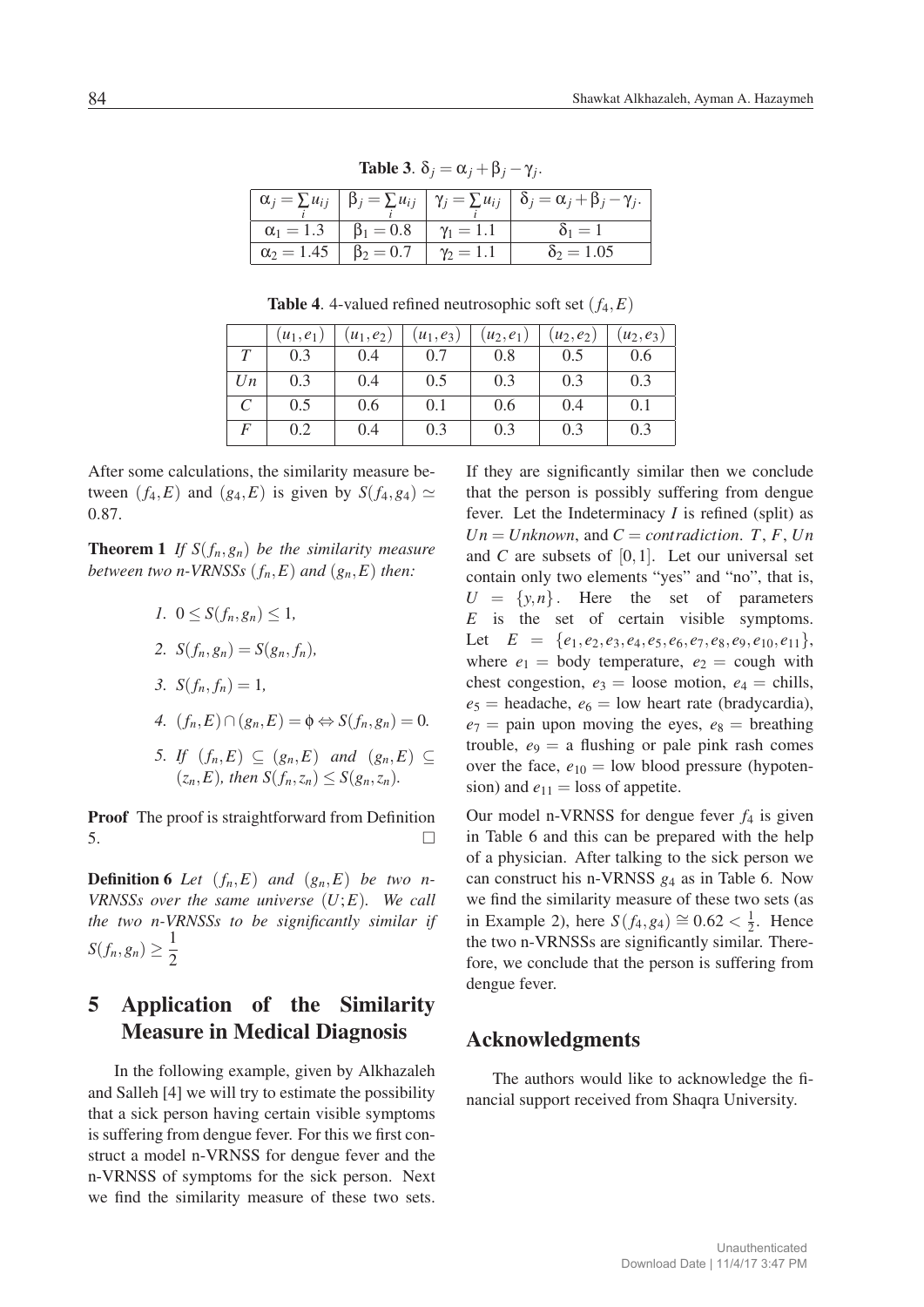|                         | $u_1, e_1$ | $(u_1, e_2)$ | $(u_1, e_3)$ | $(u_2, e_1)$ | $(u_2, e_2)$ | $(u_2,e_3)$ |
|-------------------------|------------|--------------|--------------|--------------|--------------|-------------|
|                         | 0.5        | 0.3          | 0.6          | 0.7          | 0.3          | 0.5         |
| Un                      | 0.2        | 0.3          | 0.3          | 0.1          | 0.2          | 0.1         |
| $\mathcal{C}_{0}^{(n)}$ | 0.3        | 0.4          | 0.1          | 0.5          | 0.3          | 0.2         |
| F                       | 0.4        | 0.5          | 0.2          | 0.5          | 0.4          | 0.2         |
|                         |            |              |              |              |              |             |

**Table 5.** 4-valued refined neutrosophic soft set  $(g_4, E)$ 

|                |                               | Model n-VRNSS for dengue fever $f_4$ | Model n-VRNSS for sick person $g_4$    |                        |  |  |  |  |
|----------------|-------------------------------|--------------------------------------|----------------------------------------|------------------------|--|--|--|--|
| $e_i$          | у<br>n                        |                                      | у                                      | n.                     |  |  |  |  |
| e <sub>1</sub> | $\langle 1;(0,0);0\rangle$    | $\langle 0; (0,0); 1 \rangle$        | (0.4; (0.2, 0.3); 0.5)                 | (0.8; (0.2, 0.2); 0.2) |  |  |  |  |
| e <sub>2</sub> | $\langle 0; (0,0); 1 \rangle$ | $\langle 1;(0,0);0\rangle$           | (0.8; (0.3, 0.2); 0.1)                 | (0.3; (0.1, 0.2); 0.7) |  |  |  |  |
| e <sub>3</sub> | $\langle 0; (0,0); 1 \rangle$ | $\langle 1;(0,0);0\rangle$           | (0.5; (0.4, 0.2); 0.4)                 | (0.4; (0.2, 0.4); 0.5) |  |  |  |  |
| $e_4$          | $\langle 1;(0,0);0\rangle$    | $\langle 0; (0,0); 1 \rangle$        | (0.7; (0.4, 0.2); 0.4)                 | (0.3; (0.3, 0.2); 0.5) |  |  |  |  |
| e <sub>5</sub> | $\langle 1;(0,0);0\rangle$    | $\langle 0; (0,0); 1 \rangle$        | (0.9; (0.3, 0.4); 0.2)                 | (0.1; (0.2, 0.4); 0.8) |  |  |  |  |
| e <sub>6</sub> | $\langle 1;(0,0);0\rangle$    | $\langle 0; (0,0); 1 \rangle$        | (0.6; (0.5, 0.3); 0.3)                 | (0.2; (0.3, 0.2); 0.6) |  |  |  |  |
| e <sub>7</sub> | $\langle 1;(0,0);0\rangle$    | $\langle 0; (0,0); 1 \rangle$        | $\langle 0.5; (0.4, 0.1); 0.3 \rangle$ | (0.3; (0.3, 0.3); 0.6) |  |  |  |  |
| $e_8$          | $\langle 0; (0,0); 1 \rangle$ | $\langle 1;(0,0);0\rangle$           | (0.8; (0.3, 0.3); 0.5)                 | (0.2; (0.1, 0.4); 0.6) |  |  |  |  |
| $\ell_{9}$     | $\langle 1;(0,0);0\rangle$    | $\langle 0; (0,0); 1 \rangle$        | (0.7; (0.2, 0.1); 0.4)                 | (0.3; (0.1, 0.1); 0.5) |  |  |  |  |
| $e_{10}$       | $\langle 1;(0,0);0\rangle$    | $\langle 0; (0,0); 1 \rangle$        | (0.6; (0.1, 0.1); 0.3)                 | (0.4; (0.2, 0.3); 0.5) |  |  |  |  |
| $e_{11}$       | $\langle 0; (0,0); 1 \rangle$ | $\langle 1;(0,0);0\rangle$           | (0.3; (0.2, 0.2); 0.6)                 | (0.6; (0.1, 0.4); 0.3) |  |  |  |  |

Table 6. Model n-VRNSS for dengue fever and sick person

### References

- [1] A. A. A. Agboola, On refined neutrosophic algebraic structures, Neutrosophic Sets and Systems, 10:99–101, 2015.
- [2] S. Alkhazaleh, 'n'-valued refined neutrosophic soft set theory, Journal of Intelligent & Fuzzy Systems 32 (6), pp. 4311-4318.
- [3] S. Alkhazaleh, Time-neutrosophic soft set and its applications, Journal of Intelligent & Fuzzy Systems, 30(2):1087–1098, 2016.
- [4] S. Alkhazaleh and A. R. Salleh, Possibility fuzzy soft set, Advances in Decision Sciences, page 18, 2011.
- [5] S. Broumi and I. Deli, Correlation measure for neutrosophic refined sets and its application in medical diagnosis, Palestine Journal of Mathematics, 5(1):135–143, 2016.
- [6] S. Broumi, I. Deli, and F. Smarandache, Critical Review, volume X, chapter 'n'-valued Interval Neutrosophic Sets and Their Application in Medical Diagnosis, pages 45–69, Center for Mathematics of Uncertainty, Creighton University, USA, 2015.
- [7] S. Broumi and F. Smarandache, Intuitionistic neutrosophic soft set, Journal of Information and Computing Science, 8(2):130–140, 2013.
- [8] S. Broumi and F. Smarandache, Neutrosophic refined similarity measure based on cosine function, Neutrosophic Sets and Systems, 6:42–48, 2014.
- [9] S. Broumi and F. Smarandache, Extended hausdorff distance and similarity measures for neutrosophic refined sets and their application in medical diagnosis, Journal of New Theory, 7:64–78, 2015.
- [10] M. Şahin, S. Alkhazaleh, and V. Uluçay, Neutrosophic soft expert sets, Applied Mathematics, 6:116–127, 2015.
- [11] Y. Jun, Single-valued neutrosophic similarity measures based on cotangent function and their application in the fault diagnosis of steam turbine, Soft Computing, pages 1–9, 2015.
- [12] F. Karaaslan, Correlation coefficients of singlevalued neutrosophic refined soft sets and their applications in clustering analysis, Neural Computing and Applications, 2016:1–13, 2016.
- [13] P. Maji, Neutrosophic soft set, Annals of Fuzzy Mathematics and Informatics, 5(1):157-168, 2013.